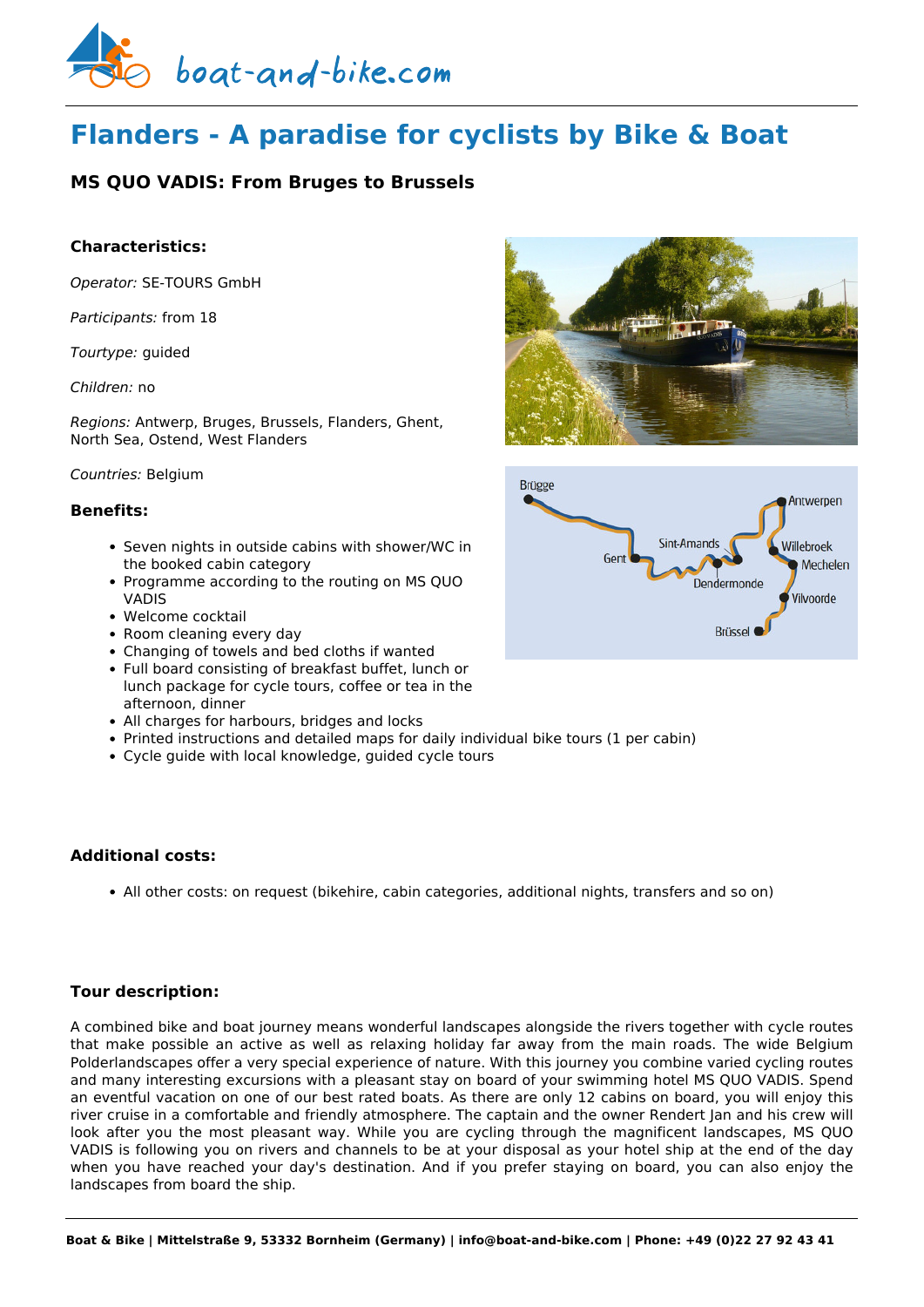

#### MS QUO VADIS

The ship is comfortably furnished, cosy and you will feel well on board. MS QUO VADIS was put into service in April 2006 and has 12 comfortable outside cabins with shower/WC, two single beds and air condition (windows cannot be opened). Furthermore, the ship offers a tasteful restaurant with an open salon with corner seats, a small bar and a sundeck with sun sails. You will find interesting cycle tours and a warm hospitality on board MS QUO VADIS. Your tasty dinner will be freshly prepared daily (organic food are generally used, and often freshly homemade bread is served). Regularly live music (there are a guitar and a piano onboard). The captain and his crew are looking forward to meeting you.

Technical data: Two decks; length: 45 m; width: 6.6 m; height: 5.5 m; depth: 1.5 m; approx. 4 crew members.

#### Tour Details:

1st Day: Saturday - Individual arrival at Bruges

You will find MS QUO VADIS in the port of Bruges and the crew welcomes you on board. Take some time to discover the interesting city of Bruges - The Venice of the North - is widely known in Europe for its art and museums. Bruges' old town with its number of Grachten (small channels) belongs to the UNESCO world's cultural heritage. Enjoy the bustle activity around the Grote Markt (the big market place) while having a nice tea or coffee.

2nd Day: Sunday - Trip around Bruges to the North Sea - Cycle tour approx. 55 km Your first cycle tour will take you at the beginning over Damme, Till Eulenspiegel's place of birth to the seaside. Sandy beaches and a lot of cafés (you can swim in the sea there) will give you the opportunity for a nice rest. After approx. 2 hours you are cycling back to Bruges.

3rd Day: Monday - Cycling from Bruges to Gent, Cycle tour: approx. 40 km

During breakfast MS QUO VADIS is shipping to Moerbrugge. The whole cycle route follows the Gent-Oostende-Channel through the wide Flemish plain to Gent. After dinner, the wonderful lights of the old town alleys invite you to a romantic evening walk. In the Middle Ages Gent was the second largest city after Paris and has preserved its architectural wealth in the historic city centre until today.

4th Day: Tuesday - Cycling from Gent to Dendermonde - Sint Amands, Cycle tour: approx. 48 km After breakfast you are going by bike to Dendermonde today. A coffee break on the wonderful Flemish Grote Markt is a must. In the evening shipping to Sint Amands one of the most beautiful and winding parts of the route on the river Schelde.

5th Day: Wednesday - Sint Amands - Cycling to Antwerpen, Cycle tour: approx. 42 km

In Sint Amands you start today's cycle tour. You are passing the water tower and cross the Brussels-Rupel-Channel. After that you are cycling through a historic area of brick burning, where bricks have been produced since the Middle Ages until today. Then you follow the river Rupel until you come to the river Schelde. From Rupelmonde your are comfortably cycling towards Hemiksem, then down the river Schelde to Antwerpen, the world's centre of diamond-processing and your today's destination. Antwerpen offers a number of interesting sights such as the richly decorated town hall in renaissance style, the historic Grote Markt, the huge Liebfrauen Cathedral und the medieval Steen Castle.

6th Day: Thursday - Cycling from Antwerpen to Lier and further to Willebroek, Cycle tour: approx. 45 km After breakfast you are going by bike via Lier to Willebroek where MS QUO VADIS is already waiting for you. Subject to interest und sufficient participation a beer tasting will be held on board (against payment).

7th Day: Friday - Cycling from Willebroek to Mechelen and further to Vilvoorde, Cycle tour: approx. 40 km - Shipping to Brussels

While your ship is going through the Willebroek-Channel today, your last cycle tour is leading you through green, soft and hilly landscapes over Mechelen to Vilvoorde. In Mechelen, you will find the remarkable density of more than 300 listed buildings (classified as historical monuments), among them eight churches, all built within an area of only three square kilometres. From Vilvoorde you are shipping to Brussels. Take some time to wander around the old town that is worth seeing, having a look at the Gothic town hall, the beautiful guild houses, the big market and the "Männeken Pis".

#### 8th Day: Saturday

After breakfast you are checking out and we are saying goodbye - have a safe journey home.